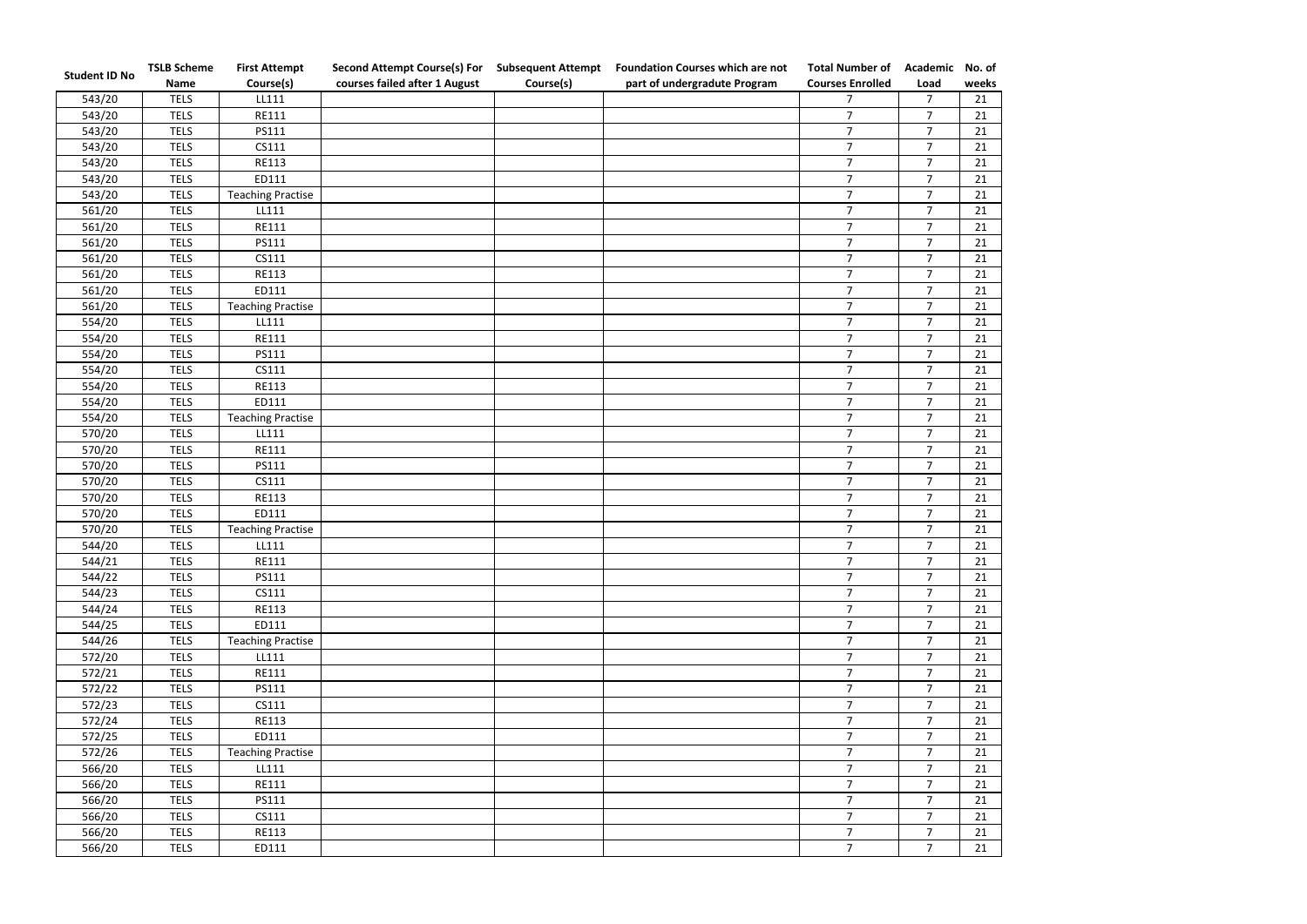| 566/20 | <b>TELS</b> | <b>Teaching Practise</b> |  | $7\overline{ }$ | $\overline{7}$  | 21 |
|--------|-------------|--------------------------|--|-----------------|-----------------|----|
| 560/20 | <b>TELS</b> | LL111                    |  | $\overline{7}$  | $\overline{7}$  | 21 |
| 560/20 | <b>TELS</b> | RE111                    |  | $\overline{7}$  | $\overline{7}$  | 21 |
| 560/20 | <b>TELS</b> | PS111                    |  | $7\overline{ }$ | $7\overline{ }$ | 21 |
| 560/20 | <b>TELS</b> | CS111                    |  | $\overline{7}$  | $\overline{7}$  | 21 |
| 560/20 | <b>TELS</b> | <b>RE113</b>             |  | $\overline{7}$  | $\overline{7}$  | 21 |
| 560/20 | <b>TELS</b> | ED111                    |  | $\overline{7}$  | $\overline{7}$  | 21 |
| 560/20 | <b>TELS</b> | <b>Teaching Practise</b> |  | $\overline{7}$  | $\overline{7}$  | 21 |
| 550/20 | <b>TELS</b> | LL111                    |  | $\overline{7}$  | $\overline{7}$  | 21 |
| 550/20 | <b>TELS</b> | RE111                    |  | $\overline{7}$  | $\overline{7}$  | 21 |
| 550/20 | <b>TELS</b> | PS111                    |  | 7 <sup>1</sup>  | $\overline{7}$  | 21 |
| 550/20 | <b>TELS</b> | CS111                    |  | $\overline{7}$  | $\overline{7}$  | 21 |
| 550/20 | <b>TELS</b> | RE113                    |  | $\overline{7}$  | $\overline{7}$  | 21 |
| 550/20 | <b>TELS</b> | ED111                    |  | $\overline{7}$  | $\overline{7}$  | 21 |
| 550/20 | <b>TELS</b> | <b>Teaching Practise</b> |  | $\overline{7}$  | $\overline{7}$  | 21 |
| 559/20 | <b>TELS</b> | LL111                    |  | 7 <sup>1</sup>  | $\overline{7}$  | 21 |
| 559/20 | <b>TELS</b> | RE111                    |  | $\overline{7}$  | $\overline{7}$  | 21 |
| 559/20 | <b>TELS</b> | PS111                    |  | $\overline{7}$  | $\overline{7}$  | 21 |
| 559/20 | <b>TELS</b> | CS111                    |  | $\overline{7}$  | $\overline{7}$  | 21 |
| 559/20 | <b>TELS</b> | <b>RE113</b>             |  | $\overline{7}$  | $\overline{7}$  | 21 |
| 559/20 | <b>TELS</b> | ED111                    |  | $\overline{7}$  | $\overline{7}$  | 21 |
| 559/20 | <b>TELS</b> | <b>Teaching Practise</b> |  | $\overline{7}$  | $\overline{7}$  | 21 |
| 555/20 | <b>TELS</b> | LL111                    |  | 7 <sup>1</sup>  | $\overline{7}$  | 21 |
| 555/20 | <b>TELS</b> | RE111                    |  | $\overline{7}$  | $\overline{7}$  | 21 |
| 555/20 | <b>TELS</b> | PS111                    |  | $\overline{7}$  | $\overline{7}$  | 21 |
| 555/20 | <b>TELS</b> | CS111                    |  | $\overline{7}$  | $\overline{7}$  | 21 |
| 555/20 | <b>TELS</b> | <b>RE113</b>             |  | $\overline{7}$  | $\overline{7}$  | 21 |
| 555/20 | <b>TELS</b> | ED111                    |  | $\overline{7}$  | $\overline{7}$  | 21 |
| 555/20 | <b>TELS</b> | <b>Teaching Practise</b> |  | $\overline{7}$  | $\overline{7}$  | 21 |
| 564/20 | <b>TELS</b> | LL111                    |  | $\overline{7}$  | $\overline{7}$  | 21 |
| 564/20 | <b>TELS</b> | RE111                    |  | $\overline{7}$  | $\overline{7}$  | 21 |
| 564/20 | <b>TELS</b> | PS111                    |  | $\overline{7}$  | $\overline{7}$  | 21 |
| 564/20 | <b>TELS</b> | CS111                    |  | 7 <sup>1</sup>  | $\overline{7}$  | 21 |
| 564/20 | <b>TELS</b> | RE113                    |  | $\overline{7}$  | $\overline{7}$  | 21 |
| 564/20 | <b>TELS</b> | ED111                    |  | 7 <sup>1</sup>  | $\overline{7}$  | 21 |
| 564/20 | <b>TELS</b> | <b>Teaching Practise</b> |  | 7 <sup>1</sup>  | $\overline{7}$  | 21 |
| 573/20 | <b>TELS</b> | LL111                    |  | 7 <sup>1</sup>  | $\overline{7}$  | 21 |
| 573/20 | <b>TELS</b> | RE111                    |  | $\overline{7}$  | $\overline{7}$  | 21 |
| 573/20 | <b>TELS</b> | PS111                    |  | $\overline{7}$  | $\overline{7}$  | 21 |
| 573/20 | <b>TELS</b> | CS111                    |  | $\overline{7}$  | $\overline{7}$  | 21 |
| 573/20 | <b>TELS</b> | RE113                    |  | $\overline{7}$  | $\overline{7}$  | 21 |
| 573/20 | <b>TELS</b> | ED111                    |  | 7 <sup>7</sup>  | $\overline{7}$  | 21 |
| 573/20 | <b>TELS</b> | <b>Teaching Practise</b> |  | $\overline{7}$  | $\overline{7}$  | 21 |
| 563/20 | <b>TELS</b> | LL111                    |  | 7 <sup>1</sup>  | $\overline{7}$  | 21 |
| 563/20 | <b>TELS</b> | RE111                    |  | $\overline{7}$  | $\overline{7}$  | 21 |
| 563/20 | <b>TELS</b> | PS111                    |  | $\overline{7}$  | $\overline{7}$  | 21 |
| 563/20 | <b>TELS</b> | CS111                    |  | $\overline{7}$  | $\overline{7}$  | 21 |
| 563/20 | <b>TELS</b> | RE113                    |  | $\overline{7}$  | $\overline{7}$  | 21 |
| 563/20 | <b>TELS</b> | ED111                    |  | 7 <sup>7</sup>  | $7\overline{ }$ | 21 |
| 563/20 | <b>TELS</b> | <b>Teaching Practise</b> |  | 7 <sup>1</sup>  | $\overline{7}$  | 21 |